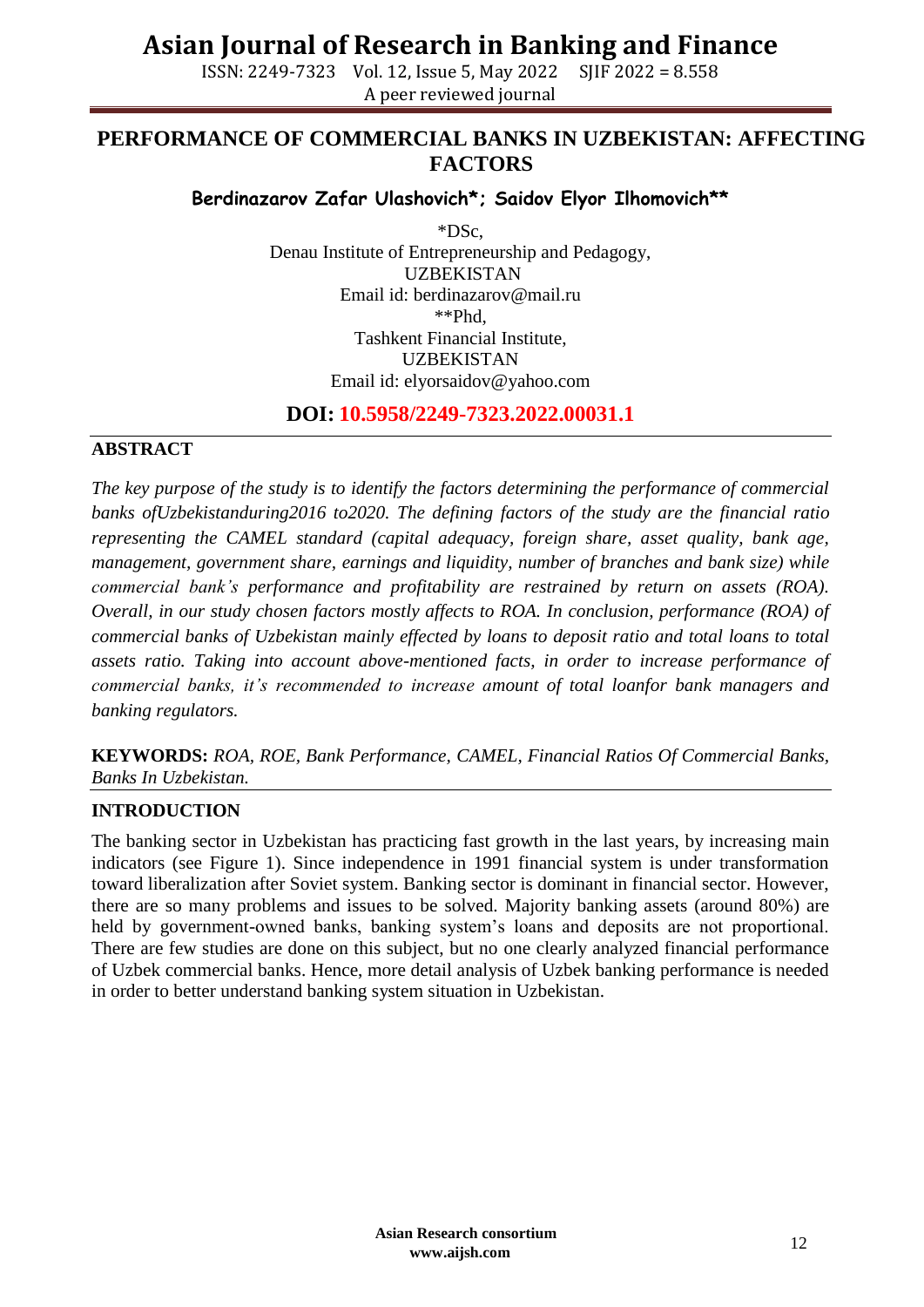ISSN: 2249-7323 Vol. 12, Issue 5, May 2022 SJIF 2022 = 8.558 A peer reviewed journal

#### **Figure 1. Total assets, Loans, Deposits and Own Capital in Uzbekistan Banking system (bln. Uzbek sum\*)**



#### **Source:** Central Bank of Uzbekistan

**\* Note:** 1 USD = 10129.56 Uzbek sum (May 18, 2020)

The primary purpose of the study is to identify important factors determining the performance of commercial banks of Uzbekistan during 2016 and 2020. The defining factors are the financial ratios (certain ratios will be selected from capital adequacy, asset quality, management, earnings and liquidity ratios) while bank performance is measured by return on assets (ROA).

After independence (since 1991), the banking sector in Uzbekistan continued to improve its role in the financial system and further promoted its transfer networks. The total number of commercial banks fluctuated between 25 and 35. As per technological development and increased customer needs banks started to offer modern banking services, such as, e-banking, mobile banking, digital banking, etc.

At present the banking industry in Uzbekistanis built by minor number of commercial banks and expanding size of assets. The effects of such changes into the bank's efficient operation are becoming an up-to-date issue in this sphere.

Currently, the commercial banking industry in Uzbekistan has experienced notable growth. As of October 01, 2021, the commercial banking industry in Uzbekistan was comprised of 32 institutions, of which, 12 state-owned, 12 domestic fully private or joint stock banks and 8foreign banks.

Currently, the share of banks with state share remains high, 82.1%. The most of state banks play policy banks rather than commercial banks. They usually support strategic industries and companies under full support of the government.

Number of foreign banks is also increasing recent years. The existence of foreign-owned banks in national financial system has much encouraging affects rather than harmful for developing country. In addition, existence of foreign-owned banks supports positively in the development of a solid and stable national banking sector with great competition among them. After foreign currency liberalization in 2017and improvement investment environment in the country, many foreign banks are estimating entry to Uzbek banking market. Especially, recently fully digitally organized Georgian TBC Bank has received banking license from Central Bank of Uzbekistan for conducting banking operations in the territory of Uzbekistan. In addition, Tenge Bank, subsidiary of Kazakhstan's Halyk Bank, is operating in Uzbek market since May 2019. However, some scholars argue that more competent foreign banks adopt advanced know-how in banking business, creates competitive burden on the local banks leading in positive pushes on the banking sector in overall.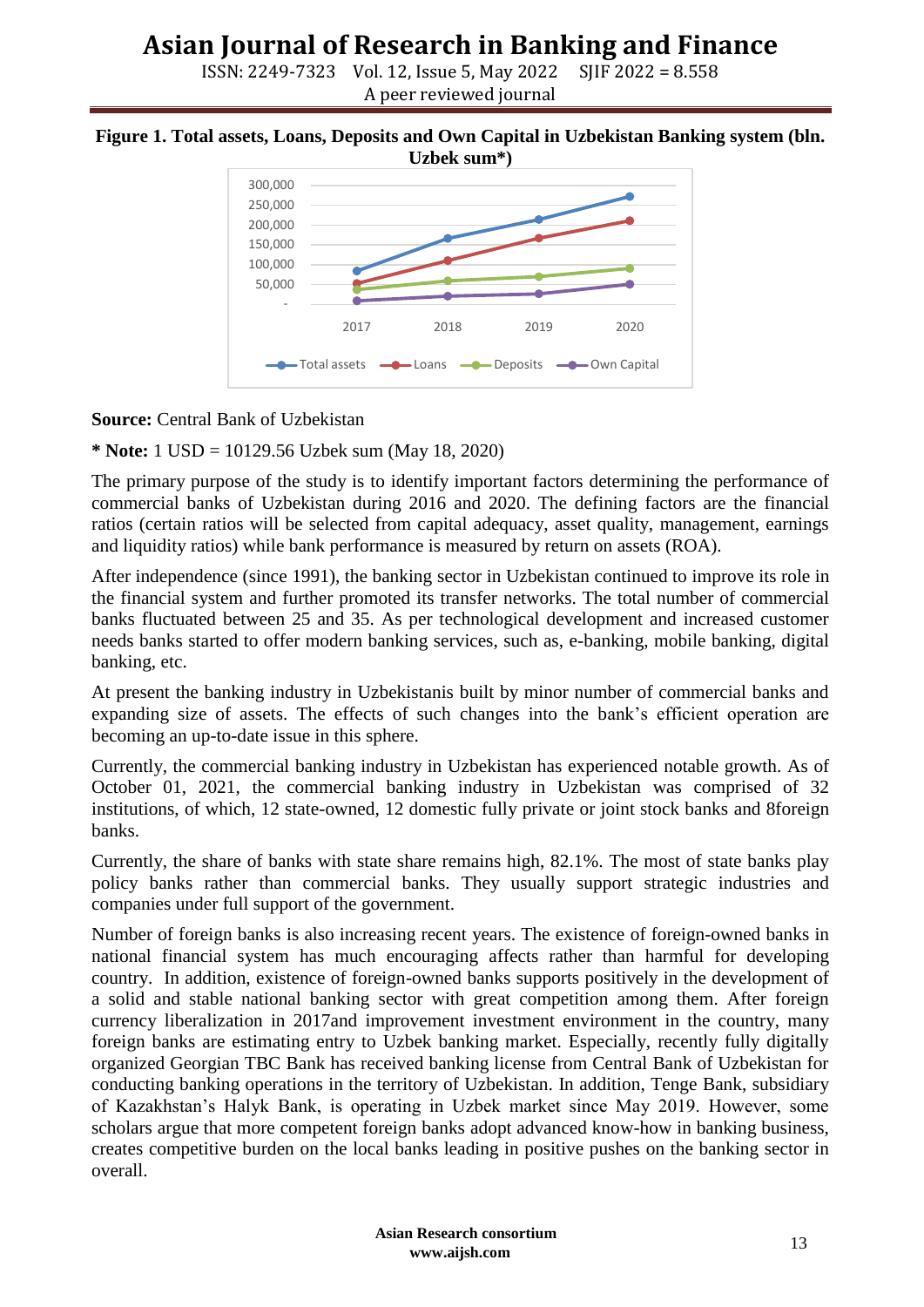ISSN: 2249-7323 Vol. 12, Issue 5, May 2022 SJIF 2022 = 8.558 A peer reviewed journal

Hence, the study is to investigate the banking performance in Uzbekistan, both banks with state share and other banks (private and foreign) for the period from 2016 until 2020. In the research, we will compare performance of banks by their size, financial condition, ownership and also find results showing high performance banks. A question is rising from the discussion which type of banks is presenting high profitability, in overall, do other banks (private and foreign) function better than banks with state share? Many research works tried to answer those questions by analyzing productivity, cost efficiency and market performance of commercial banks in theory. Though, most of the previous studies examined the performance of banks in developed countries, but very little research is done on commercial banks of Uzbekistan.

This research examines the performance of Uzbek commercial banks for the period from 2016to 2020. The main emphasis is basically in the context of CAMEL standard, which is related to capital, earnings, assets, and liquidity management considerations.

According to Asian Development Bank's Report (ADB 2007) on Uzbekistan Banking review"the banking system is highly segmented and concentrated". Majority state-owned banks hold almost two-thirds total banking assets. "Banks with considerable state minority shareholdings account for another quarter of banking system assets. Private domestic and foreign banks control less than 10 percent of banking assets".

The primary objective of the research is to examine and finding the factors affecting the performance of commercial banks of Uzbekistan during 2016-2020. The identifying factors are the financial ratios symbolizing the CAMEL conception while commercial banks performance is quoted by return on assets (ROA).

The primary objective can be broken down as follows:

- 1. To find commercial banks' asset quality during the research period;
- 2. To identify whether capital adequacy ratio of banks has an impact on their performance during period of the research;
- 3. To observe whether management of commercial bank influences the performance of banks during the research period;
- 4. To determine the effect on bank performance (measured by ROA);
- 5. To examine whether liquidity of banks has effected and has contributed to the performance of the commercial banks, or not.
- 6. To analyze effects of bank age, bank size, foreign and government share to bank performance in Uzbekistan.

### **I. BANKING SYSTEM IN UZBEKISTAN AND LITERATURE REVIEW**

Commercial bank is a credit institution carrying out banking operations for individuals and legal entities (payment operations, attracting deposits, provision of loans, as well as transactions in the securities market and brokering). In addition, banks are most effective tool for pushing local economy by financing businesses.

As the sample of our research covers commercial banks of Uzbekistan, it is very important if we review information on banking system of Uzbekistan. Currently, the banking system of Uzbekistan is a two-level: it consists of the Central Bank and commercial banks. All commercial banks are universal banks. Just after independence after Soviet Union most banks were specialized, such as, agricultural bank, industrial bank, savings bank, mortgage bank etc. The nonbank financial intermediaries, comprising insurance companies, microcredit organizations, and credit unions complement the banking institutions in mobilizing savings and meeting the financial needs of the economy and customers.

In recent years, ensured a steady growth of volume of the gross domestic product of the country. It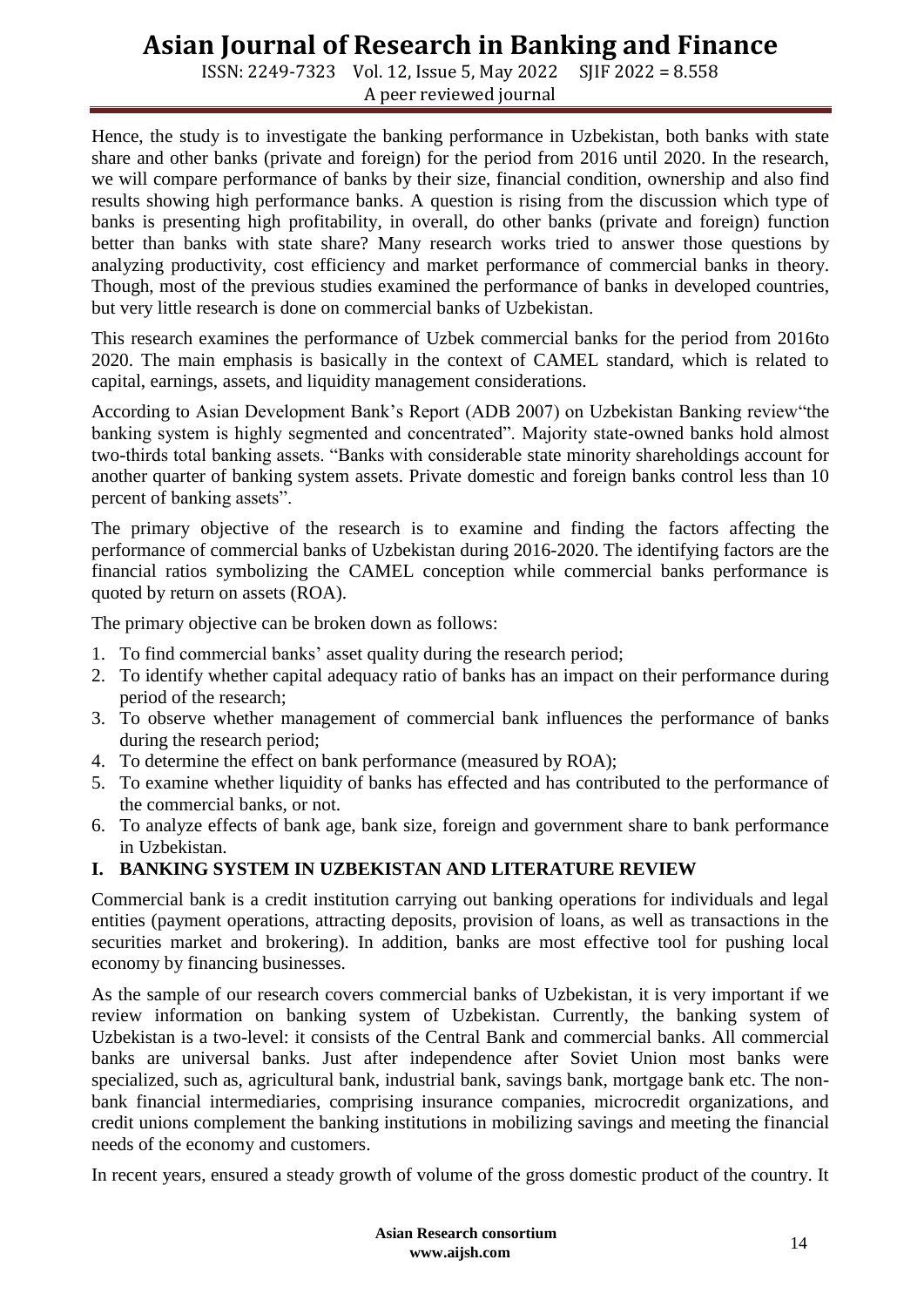ISSN: 2249-7323 Vol. 12, Issue 5, May 2022 SJIF 2022 = 8.558 A peer reviewed journal

is noted that stable economic growth by comfortable macroeconomic conditions will positively affect the country's banking system, growth in the volume of deposits and an increase in demand for bank loans.

Achievement of financial and macroeconomic stability, year by year, increasing volumes of investments and savings of the population testify to strengthening of the banking system of the republic.

In particular, the total capital of banks are increasingyear by year. The capital adequacy ratioof the banking sector of Uzbekistan is now three times more than the commonlyestablished international norms.

As a result of measures taken to stimulate the attraction of free funds of population in bank deposits offered by the convenient types of deposits, legal guarantees of citizens' savings in banks increased the amount of deposits by 52.6 per cent compared with 2019.

Therefore, analysis of bank performance around the world has been done by many researchers by using different tools. In this chapter, we will review previous studies on commercial bank's performance. This will help us to understand bank performance evaluation from different view of point and help us to choose won framework for our research work.

Nonetheless, for our literature review we found were limited number of studies done on Uzbekistan bank performance (Ubaeva Sh.L (2018), Rakhmatov H.U. (2020) and Yuldashev O.A. (2011). We hope that current research work will be useful reference for future studies on Uzbek bank performance.

### **II. RESEARCH METHODOLOGY**

Today's developed banking industry has showed the need for tools to examine the risks and solutions involved in banking business by assessing performance of commercial bank. So far, many researchers used different statistical methods to examine the performance of commercial banks. Most research works said that financial ratios regarding capital adequacy, liquidity and earnings are helpful in analyzing the economic performance and management quality of commercial banks. Whereas the calculation of set of financial ratios is a moderately simple task, the aggregation of these ratios can be a pretty difficult process concerning imagination and qualified decision..

The selected financial ratios which are calculated via financial reports of commercial banks are used to test correlation between factors, descriptive statistics, significance of the factors in the bank performance analysis and t-test analysis.

The data for financial ratios are taken from the selected commercial banks' financial reports during 2016-2020. Due to unavailability of financial data, this study research selected only 22 commercial banks of Uzbekistan which were operating for the period of 2016-2020.

The sample of the research is selected twenty two (22) commercial banks for this study which were operating for the period of 2016-2020. The in accessibility of financial reports of some commercial banks restrain sour study to use bank financials for the analysis of whole banking system. Therefore, the list of banks selected commercial banks of Uzbekistan for this researchwork is listed as follows:

Return on Assets (ROA) is one of the main financial ratio which measures performance of bank and it is calculated by the following quotation:

Return on assets (ROA)=(bank's net income)/(total assets of a bank)

The Return on assets is main indicator of managerial effectiveness in commercial banks. The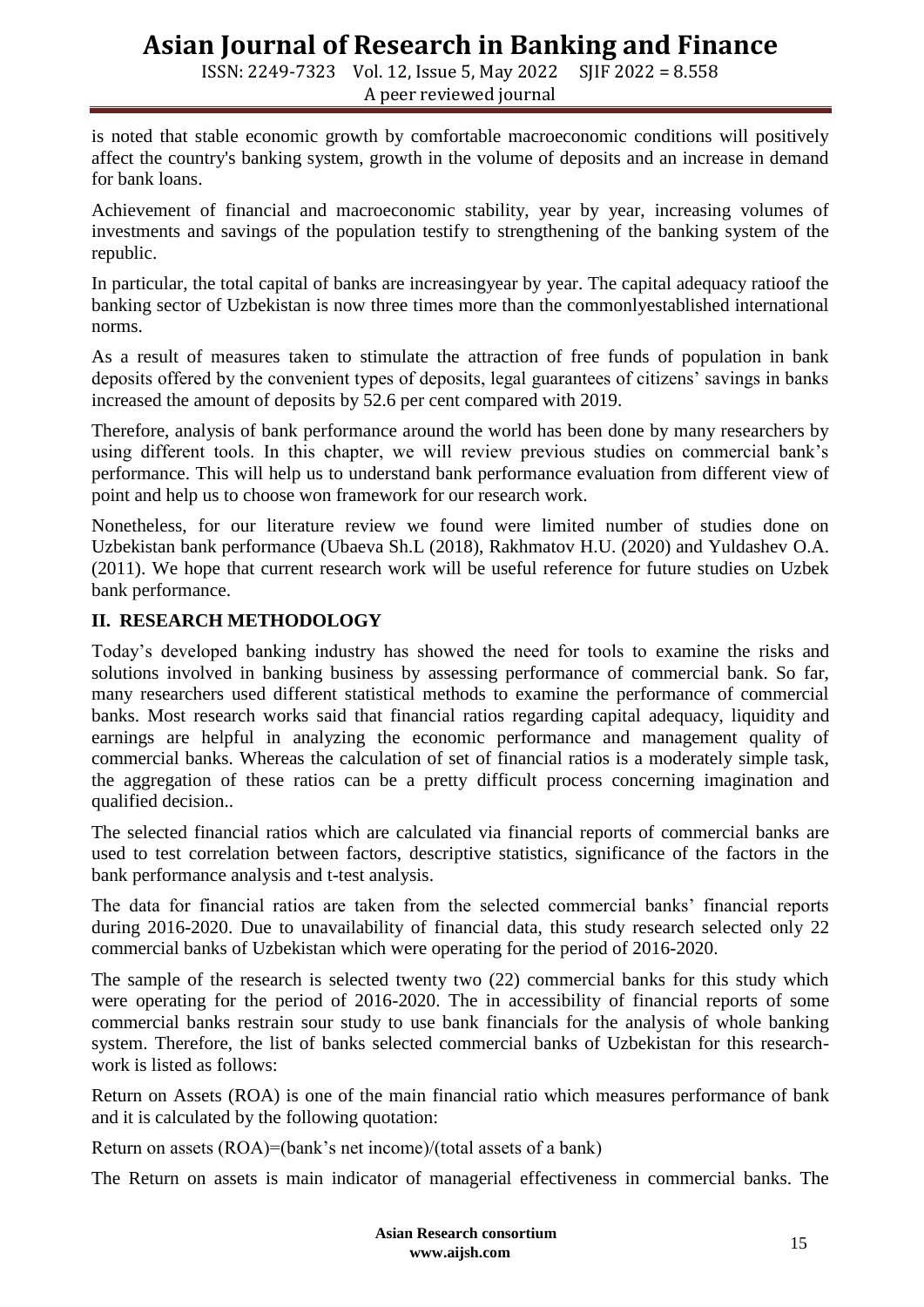ISSN: 2249-7323 Vol. 12, Issue 5, May 2022 SJIF 2022 = 8.558 A peer reviewed journal

indicator show how much income commercial bank can generate for every sum of its total assets. Total assets consists of cash in vault and central bank [accounts receivables](http://www.investopedia.com/terms/a/accountsreceivable.asp), loan and lease allowances, investments, assets as securities, property and buildings, equipment, inventory and furniture of commercial banks.

Besides Return on assets, ROE (Return on Equity) indicates level of return which shareholders of bank can earn. ROE is simple tool of bank shareholders to examine how bank's management is managing their funds. The ratio indicates whether management of bank is increasing value of bank at planned level or not. Due to limited time and date, for our research we used only Return on assets (ROA) as dependent factor.

The independent factors in the study are capital adequacy of banks (1), asset quality of banks (2), management of banks (3), earnings of banks (4) and liquidity of banks (5). In addition to the above factors, the study examines bank' age (6), number of branches (7), foreign share (8), government share (9) and bank size (10) as affecting factors to bank performance. Theoretical framework of bank performance in our study is described in the following figure.





### **Model Fit of the Research**

To examine the determinants Uzbek commercial banks' performance for the period of 2016-2020 years, the research has selected multiple regression analysis method. The period of the research is five years during 2016-2020years. The multiple regression model will be described in the following quotation:

Multiple regression models for the study:

= <sup>0</sup> + 1<sup>1</sup> + 2<sup>2</sup> + … + 55+ ..……………………..

### **III. RESEARCH FINDINGS AND RESULTS**

Fourth chapter of the research shows the empirical analysis results based on Regression model to test the findings for 22commercial banks of Uzbekistan which were operating during 2016-2020.

Analysis and findings chapter consists of four parts, such as, descriptive Analysis for the Dependent and Independent Factors, Correlation Analysis, Model Summary and Coefficient Analysis and Chapter summary.

This part of the research shows empirical test findings that include the descriptive analysis. The descriptive analysis found and shows an overview of Dependent and Independent Factors which are used in the study. Table-5 presents twenty two valid cases or "N" for every factor. The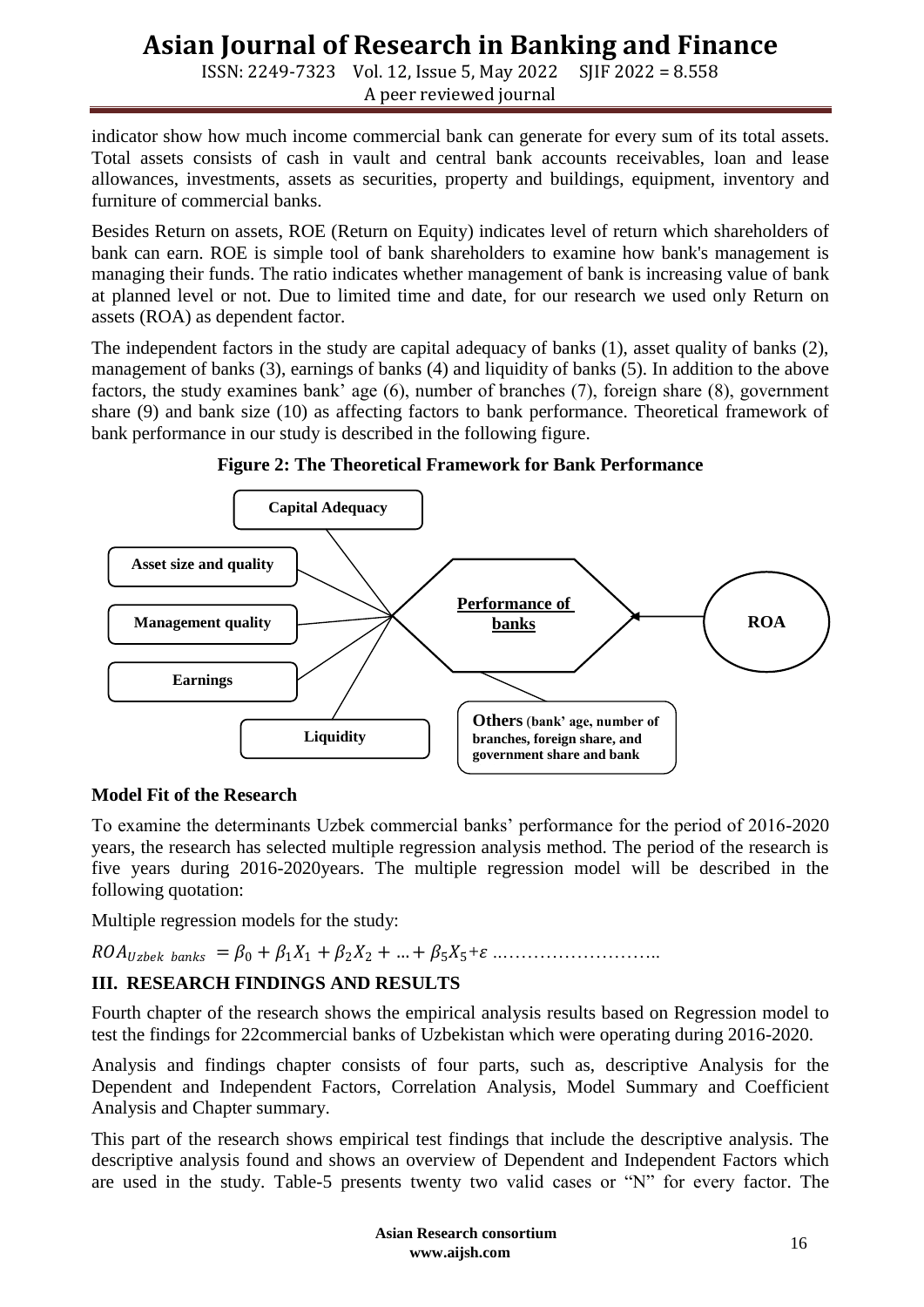ISSN: 2249-7323 Vol. 12, Issue 5, May 2022 SJIF 2022 = 8.558 A peer reviewed journal

descriptive statistics presents the range of mean, standard deviation, maximum and minimum for Dependent and Independent factors.

| <b>Descriptive Statistics</b>              |           |           |            |           |           |           |            |  |  |  |  |
|--------------------------------------------|-----------|-----------|------------|-----------|-----------|-----------|------------|--|--|--|--|
|                                            | N         | Minimum   | Maximu     | Mean      | Std.      | Kurtosis  |            |  |  |  |  |
|                                            | Statistic | Statistic | Statistic  | Statistic | Statistic | Statistic | Std. Error |  |  |  |  |
| Return on Assets                           | 22        | 1.63      | 4.64       | 3.2514    | .70198    | .835      | .953       |  |  |  |  |
| Age of Bank                                | 22        | 2.00      | 21.00      | 13.4545   | 5.71320   | $-.471$   | .953       |  |  |  |  |
| Number of Branches                         | 22        | 1.00      | 199.00     | 36.5909   | 57.72072  | 4.608     | .953       |  |  |  |  |
| Foreign Share                              | 22        | .00       | 1.00       | .0909     | .29424    | 8.085     | .953       |  |  |  |  |
| Government Share                           | 22        | .00       | 1.00       | .5909     | .50324    | $-2.037$  | .953       |  |  |  |  |
| Bank Size by Assets                        | 22        | 21352.61  | 7040398.00 | 898730.29 | 1555093.6 | 12.102    | .953       |  |  |  |  |
| Capital Adequacy Ratio                     | 22        | 8.49      | 97.52      | 22.0691   | 24.78205  | 6.531     | .953       |  |  |  |  |
| <b>Total loans to Total</b><br>Assets      | 22        | 7.61      | 68.36      | 49.8586   | 16.93737  | 1.595     | .953       |  |  |  |  |
| Total operating profit to<br>total revenue | 22        | 18.58     | 70.46      | 35.2727   | 10.08516  | 6.902     | .953       |  |  |  |  |
| Net interest margin                        | 22        | 1.00      | 2.75       | 2.1155    | .41361    | 1.233     | .953       |  |  |  |  |
| Loan to deposit                            | 22        | 11.60     | 90.55      | 67.6909   | 21.01709  | 2.679     | .953       |  |  |  |  |
| Valid N (listwise)                         | 22        |           |            |           |           |           |            |  |  |  |  |

#### **Descriptive Analysis for the Dependent and Independent Factors**

Table-5 presents that the mean statistics of all factors range between 0.09 (minimum) to a 898730.29 (maximum level). The actual facts presents that the average Return on Assets-ROA for banks of Uzbekistan for the research period is 3.25. The maximum Return on Assets-ROA was 4.64% which belongs to Asaka Bank (state owned bank). This proves that during five years-period of the research, commercial banks of Uzbekistan banks could not generated enough profits or had not obtained high return despite high level of total assets. The results show that commercial banks of commercial banks of Uzbekistan were not capable in exploiting bank assets to earn good profits.

Net interest margin (NIM) ratio was 2.11 in overall for commercial banks of Uzbekistan. A minor adjustment in the margin has an enormous influence on bank performance. Increase in NIM shows good signal toward to bank performance.

Taking in to account that first commercial banks were established after independency in 1991, average age of commercial banks constituted to 13.45 during study period. However, until independency there were several commercial banks in the territory of Uzbekistan which were under control of Soviet State Bank.

While analyzing Standard Deviation statistics, some factors show high rate, such as, Number of branches and Bank size. The reason for the above matter is that some banks have over 100 branches, while some have only 1 branch. And also, difference of assets between banks is very high. For example, National Bank of Uzbekistan holds almost 25% of total banking assets. Though, return on assets-ROA was 1.06%and net interest margin-NIM was 0.75%, which shows low Standard Deviation. This means level of ROA and NIM is almost similar among selected banks which are highly correlated with conservative approach of Central Bank of Uzbekistan.

The correlation coefficient shows the linear relationship between two different factors. The most commonly used form is *Pearson-r*, which is also named as *linear* correlation. The importance rate measured for each correlation is main source of data about the trust worthiness of the correlation. The significance level of correlation coefficient hinges on data volume. In the research, we examine correlations between independent factors and dependent factor separately, to come into a decision whether to recognize or refuse the hypothesis.

Table-6 presents correlations between return on assets-ROA (dependent factor) and independent factors separately. For instance, ROA and Capital adequacy ratio (CAR) has negative correlation between each other. The result indicates correlation at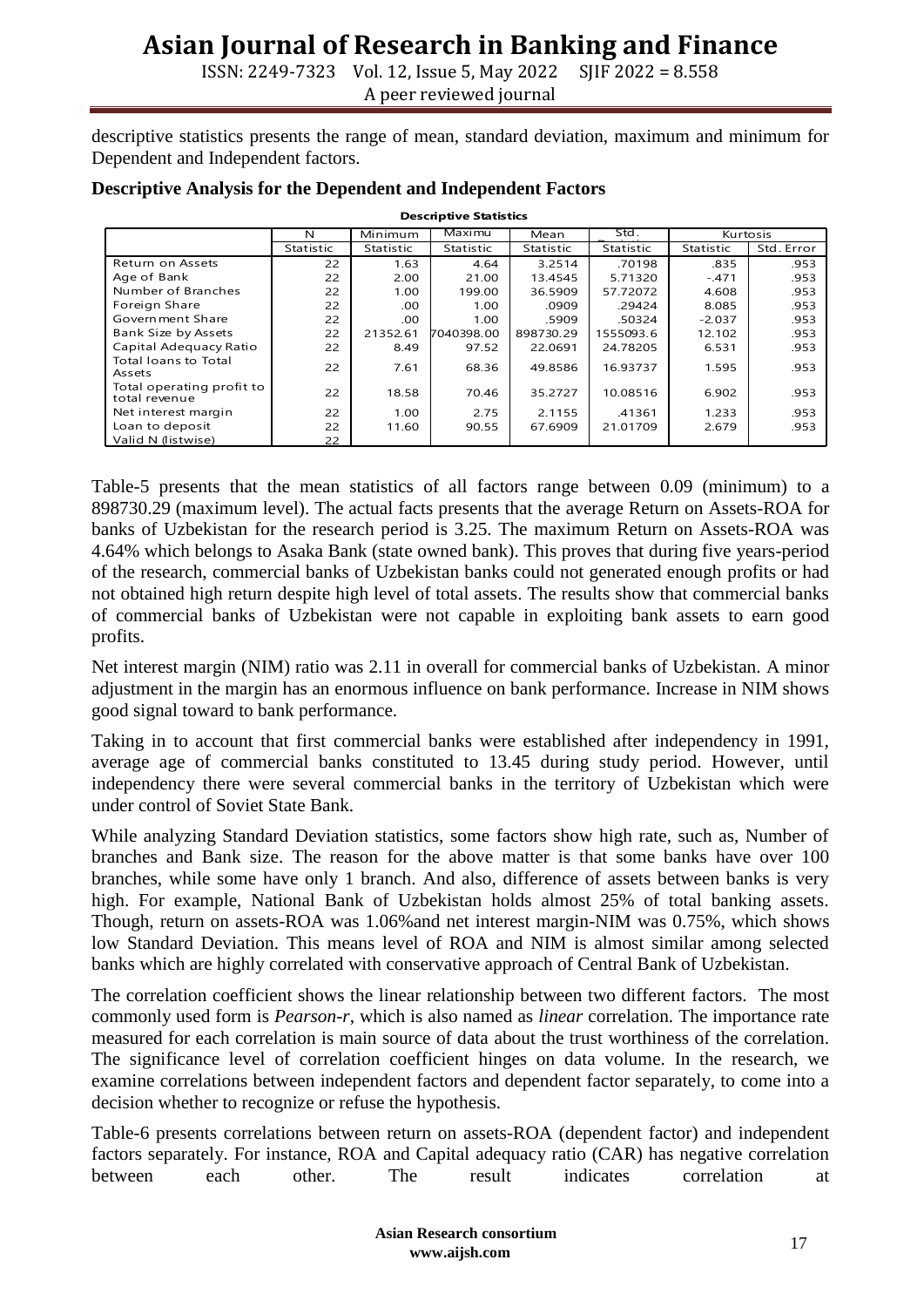ISSN: 2249-7323 Vol. 12, Issue 5, May 2022 SJIF 2022 = 8.558

A peer reviewed journal

-0.385 level. This finding proposes that increase in Capital adequacy ratio is independent from ROA.

The best positive results show total loans to total assets and loan to deposit ratios. The correlation levels of those ratios are 28.8% and 19.7% respectively. This mean ROA positively correlated with total loans to total assets and loan to deposit ratios. It indicates that TLTTA and LD ratios increases, ROA also will grow. The results and findings demonstrate that other factors are not significantly correlated with ROA and each other.

The R coefficient amounts to 57.1. It describes that selected independent factors together demonstrate 57.1% changes in Return on Assets (as in Table 7). The research attempted to use

### **TABLE 7: SUMMARY OF ANALYSIS (ROA)**

**Model Summary <sup>b</sup>**

|                                                                                                                                                                                                                                                         |      |          |          |               | Change Statistics |          |                 |                 |        |          |
|---------------------------------------------------------------------------------------------------------------------------------------------------------------------------------------------------------------------------------------------------------|------|----------|----------|---------------|-------------------|----------|-----------------|-----------------|--------|----------|
|                                                                                                                                                                                                                                                         |      |          | Adiusted | Std. Error of | R Square          |          |                 |                 | Sig. F | Durbin-W |
| Model                                                                                                                                                                                                                                                   |      | R Square | R Square | the Estimate  | Change            | F Change | df <sup>-</sup> | df <sub>2</sub> | Change | atson    |
|                                                                                                                                                                                                                                                         | 571a | 326      | - 286    | 79606         | 326               | 533      |                 |                 | 834    | 2.361    |
| a. Predictors: (Constant), Loan to deposit, Total operating profit to total revenue, Foreign Share, Number of Branches, Age of Bank,<br>Net interest margin, Capital Adequacy Ratio, Bank Size by Assets, Government Share, Total Ioans to Total Assets |      |          |          |               |                   |          |                 |                 |        |          |
| L. Donandant Variable: Poturn on Accote                                                                                                                                                                                                                 |      |          |          |               |                   |          |                 |                 |        |          |

b. Dependent Variable: Return on Assets

cumulative influence of the ten various independent factors employed in this study, such as, capital adequacy, foreign share, asset quality, bank age, management, government share, earnings and liquidity, number of branches and bank size**.** Out of results it is obvious that there is correlation (not significant) between ten independent factors and Return on Assets of selected commercial banks of Uzbekistan. The other 43.9% of changes in the model will be determined by other factors which are not used in our research. The findings propose that CAMEL (capital adequacy, asset quality, management, earnings and liquidity) and other selected factors are enough good model to examine performance of banks, since they influence 57.1% of Return on Assets. The Durbin-Watson analysis equals to2.361 which presents that there is no sequential correlation between Return on Assets and selected independent factors.

### **IV. CONCLUSION AND OUTCOMES OF THE RESEARCH**

The key purpose of the study is to identify the factors determining the performance of commercial banks of Uzbekistan during 2016 to 2020. The defining factors of the study are the financial ratios representing the CAMEL standard (capital adequacy, foreign share, asset quality, bank age, management, government share, earnings and liquidity, number of branches and bank size) while commercial bank's performance and profitability are restrained by return on assets (ROA).

The descriptive statistics proposed suggested that the average Return on Assets for the commercial banks of Uzbekistan for the period of 2016-2020 was equal to 3.25%. But, this is significant improvement since independence. It is observed that at the beginning of research period; banks showed increase in their earnings and kept on stable growth thereafter. In addition, local Uzbek banks presented higher Return on Assets compare with foreign banks.

The key purpose of the study is to identify the factors determining the performance of commercial banks of Uzbekistan during 2016 to 2020. The defining factors of the study are the financial ratios representing the CAMEL standard (capital adequacy, foreign share, asset quality, bank age, management, government share, earnings and liquidity, number of branches and bank size) while commercial bank's performance and profitability are restrained by return on assets (ROA). Overall, in our study chosen factors predicts 57.1%of ROA.